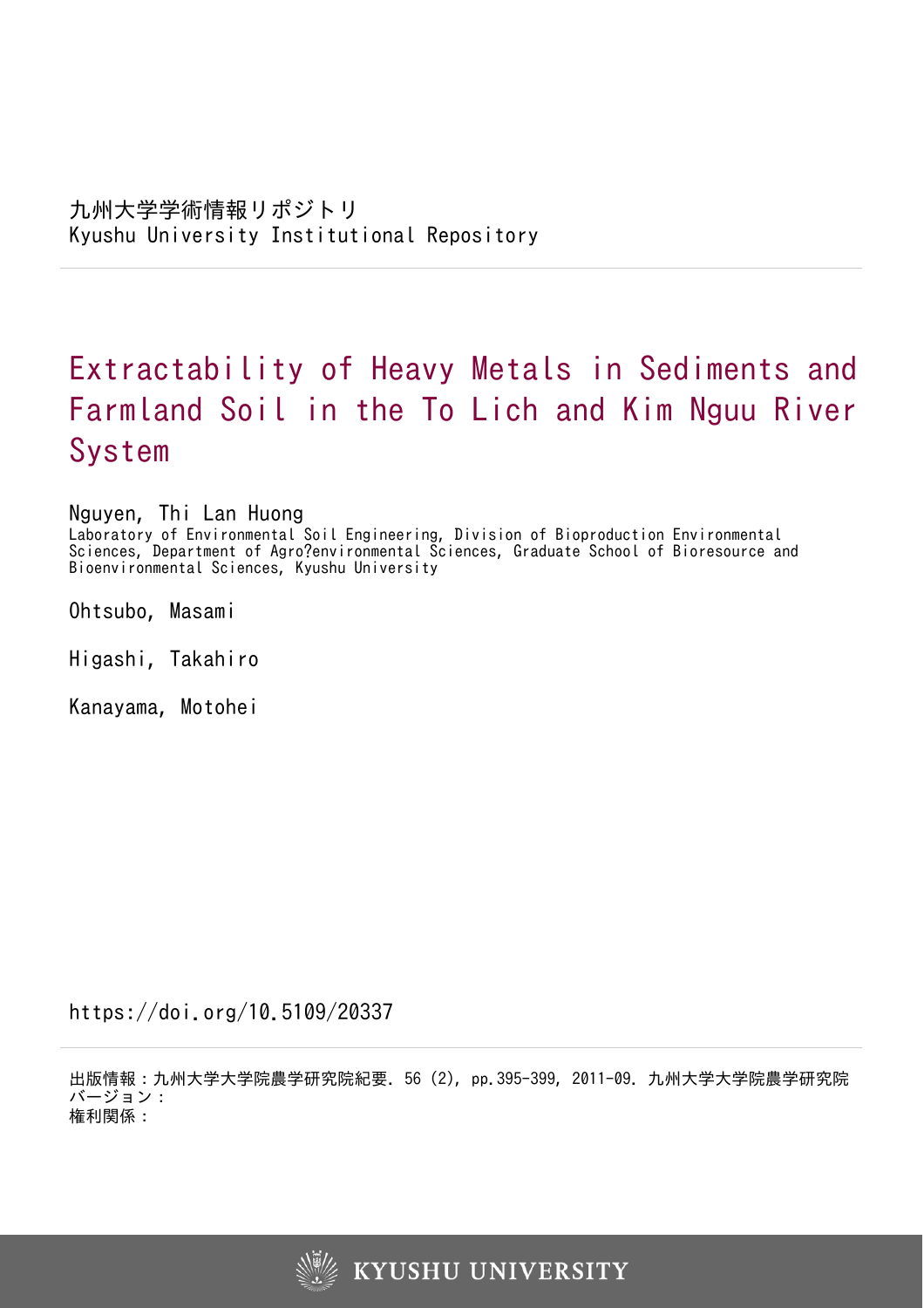## **Extractability of Heavy Metals in Sediments and Farmland Soil in the To Lich and Kim Nguu River System**

## **NGUYEN Thi Lan Huong1 , Masami OHTSUBO\*, Takahiro HIGASHI and Motohei KANAYAMA**

Laboratory of Environmental Soil Engineering, Division of Bioproduction Environmental Sciences, Department of Agro–environmental Sciences, Faculty of Agriculture, Kyushu University, Fukuoka, 812–8581, Japan (*Received April 28, 2011 and accepted May 9, 2011*)

The purpose of the present study was to evaluate the availability and mobility of heavy metals in sediments and farmland soils in the To Lich and Kim Nguu River system through the amount of heavy metals extracted with acids and its percentage to total metal concentration. Twelve sediment samples were collected from the To–Lich, Kim–Nguu River and 19 soil samples were colleted at two different locations in agricultural field and pappy field along the river. The results showed that the highest amount of heavy metals extracted from the sediment samples with  $0.5 M$  HCl and  $0.1 M$  HNO<sub>3</sub> was in the order of Zn > Cr > Cu  $>$  Pb  $>$  Ni  $>$  Cd and Cr  $>$  Zn  $>$  Ni  $>$  Cu  $>$  Pb  $>$  Cd, respectively. The average percentage of the amount of extractable metals to the total metal concentration for the agricultural soil was the highest for Ni (70%), followed by Cr (65%), Cd (50%), Zn (20%), Pb (10%) and Cu (7%), suggesting that Ni is more labile and available to plants than other elements. The average percentage for the paddy soil was the highest for Cr (75%), followed by Ni (50%), Cd (40%), Zn (30%), Pb (20%) and Cu (15%), suggesting the highest availability of Cr to plants.

In general, the amount of the extracted heavy metals was similar between the agricultural and paddy soil. The amount of heavy metals extracted with  $0.5 M$  HCl was greater than that extracted with  $0.1 M$  HNO<sub>3</sub> for all metals except Cr.

**Keywords**: extracted heavy metals, availability of heavy metals, agricultural soils

#### INTRODUCTION

To predict the availability of heavy metals to plants, the extractability of heavy metals from soils and sediments with various chemical reagents has been assessed. Amacher (1996), and Filipek and Pawlowski (1990) recommended HCl as one of the extractants to estimate plant–available Ni, Cd, and Pb in soil. Yania *et al*. (1998) also showed that tenth molar (0.1 *M*) HCl had been widely used to evaluate the availability of heavy metals in soils and sediments.

The physiochemical characteristics of soil and sediment, and the type of acid for extraction influence the amount of heavy metals extracted. In addition, the ratio of soil and sediment to extractant solution is one of the most important factors that control the amount of heavy metals extracted. Many researchers used 1/5 for the ratio of solid to extractant solution in extracting heavy metals from soils and sediments using 0.1 *M* HCl and other acids.

There are two rivers in Hanoi City, the To Lich and Kim Nguu River, which are the main source of irrigation water for suburban agricultural land and fish farming pond. The industrial wastewater discharged into the rivers has degraded the quality of sediments in the river system. This has affected not only farming and fish breeding, but also the health of general public in surrounding areas.

The present study was conducted to evaluate the availability and mobility of heavy metals in the sediments and agricultural soils in the To Lich and Kim Nguu River system through the amount of metals obtained by acid treatment and its percentage to total metal concentration.

#### MATERIALS AND METHODS

#### **Materials**

Twelve sediment samples (*SD*) were collected from the To–Lich and Kim–Nguu River and 19 soil samples were colleted at two different locations: location 1 (agricultural field) and location 2 (pappy field) at Van Dien area of Hanoi City on December 3 to 6 of 2005 (Fig. 1). Sediment samples were collected from the surface zone (20 cm) of the sediment at the 12 sites submerged with water (Table 1). The core samples of 90 cm depth were also taken at 2 sites where sediment surface was exposed to the air.

Eight soil samples (*SS*) were colleted from location 1– agricultural field from the depths of 0–20, 20–40 and 40–60 cm at the locations of various distances from the canal: 0, 20 and 60 m.

Another eleven soil samples were colleted from location 2– paddy field near roadside at 0, 3, 5, 10, 20 and 50 m from the edge of the road (Table 2). Also samples were taken from the depths of 0–20 and 20–40 cm at the locations of various distances from the road: 0, 3, 6, 10, 20 and 50 m. They were brought to Japan after air – drying,

<sup>&</sup>lt;sup>1</sup> Laboratory of Environmental Soil Engineering, Division of Bioproduction Environmental Sciences, Department of Agro– environmental Sciences, Graduate School of Bioresource and Bioenvironmental Sciences, Kyushu University

<sup>\*</sup> Corresponding author (E–mail: ohtsubo@bpes.kyushu–u.ac.jp)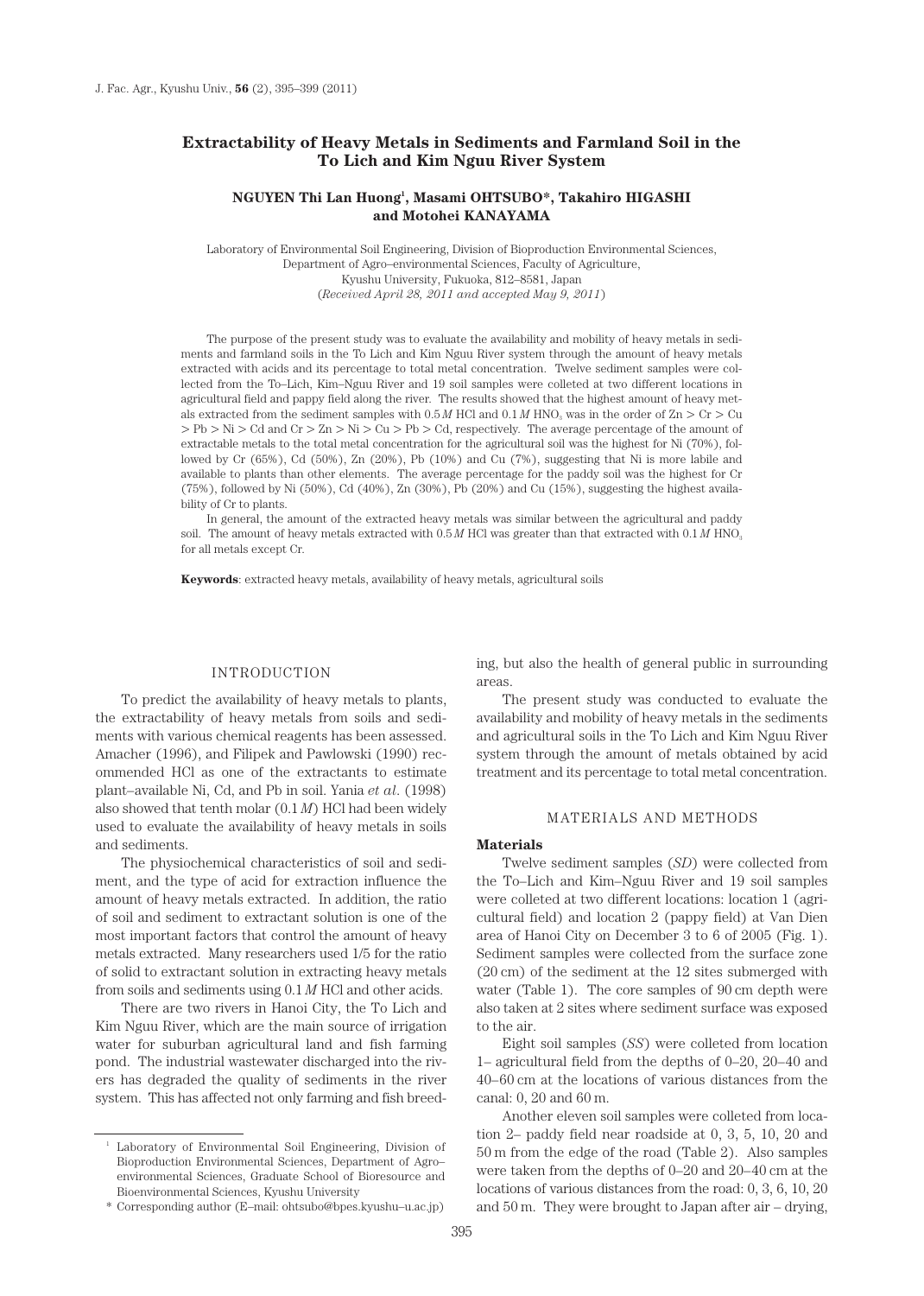

**Fig. 1.** Sampling location.

**Table 1.** Total concentrations of Cd, Cr and Cu in the sediment samples and the amount of metals extracted with acids (mg/kg)

|                  | Depth     | Cd    |      |                                      | Cr    |     |                          | Cu    |     |                                     |
|------------------|-----------|-------|------|--------------------------------------|-------|-----|--------------------------|-------|-----|-------------------------------------|
| No               | (cm)      | Total |      | $0.5 M$ HCl $0.1 M$ HNO <sub>2</sub> | Total |     | $0.5 M$ HCl $0.1 M$ HNO. | Total |     | $0.5M$ HCl $0.1 M$ HNO <sub>2</sub> |
| SD <sub>1</sub>  | $0 - 30$  | 4.4   | 1.4  | 1.2                                  | 260   | 115 | 160                      | 250   | 77  | 5                                   |
| SD <sub>2</sub>  | $30 - 60$ | 5.3   | 3.0  | 2.4                                  | 320   | 120 | 181                      | 441   | 64  | 3                                   |
| SD3              | $60 - 90$ | 5.2   | 2.5  | 2.1                                  | 345   | 111 | 146                      | 345   | 37  | 9                                   |
| SD <sub>4</sub>  | $0 - 20$  | 20    | 10.1 | 12.6                                 | 472   | 112 | 143                      | 478   | 105 | 6                                   |
| SD <sub>5</sub>  | $0 - 20$  | 40    | 29.9 | 25.8                                 | 445   | 101 | 132                      | 490   | 96  | 5                                   |
| SD6              | $0 - 20$  | 2.7   | 2.8  | 2.2                                  | 357   | 121 | 158                      | 422   | 64  | 9                                   |
| SD 7             | $0 - 30$  | 2.5   | 1.5  | 1.2                                  | 340   | 137 | 155                      | 395   | 37  | $\overline{4}$                      |
| SD 8             | $30 - 60$ | 3.7   | 2.6  | 1.7                                  | 220   | 131 | 152                      | 370   | 48  | 21                                  |
| SD9              | $60 - 90$ | 2.7   | 1.8  | 1.6                                  | 240   | 112 | 147                      | 325   | 50  | 27                                  |
| SD <sub>10</sub> | $0 - 20$  | 8.5   | 5.5  | 3.6                                  | 401   | 115 | 159                      | 324   | 52  | 28                                  |
| SD <sub>11</sub> | $0 - 20$  | 17    | 11.4 | 11.1                                 | 415   | 103 | 135                      | 535   | 101 | 5                                   |
| SD <sub>12</sub> | $0 - 20$  | 3.5   | 2.4  | 1.9                                  | 475   | 105 | 141                      | 520   | 114 | 5                                   |

**Table 2.** Total concentrations of Ni, Pb and Zn in the sediment samples and the amount of metals extracted with acids (mg/kg)

|                  | Depth     | Ni    |    |                                                                                                                                                                                                                                                                                                                                                                                                                                                                                                                                                                          |     | Pb | Zn  |     |     |
|------------------|-----------|-------|----|--------------------------------------------------------------------------------------------------------------------------------------------------------------------------------------------------------------------------------------------------------------------------------------------------------------------------------------------------------------------------------------------------------------------------------------------------------------------------------------------------------------------------------------------------------------------------|-----|----|-----|-----|-----|
| N <sub>o</sub>   | (cm)      | Total |    | $0.5 M$ HCl $0.1 M$ HNO <sub>2</sub><br>Total<br>Total<br>$0.5 M$ HCl $0.1 M$ HNO <sub>2</sub><br>$0.5M$ HCl $0.1$ M HNO <sub>2</sub><br>17<br>368<br>58<br>6<br>250<br>201<br>46<br>15<br>395<br>441<br>187<br>42<br>$\overline{2}$<br>10<br>425<br>345<br>173<br>31<br>3<br>478<br>490<br>101<br>262<br>3<br>46<br>25<br>490<br>223<br>450<br>42<br>3<br>19<br>348<br>422<br>203<br>28<br>15<br>83<br>280<br>395<br>45<br>10<br>12<br>370<br>260<br>117<br>52<br>11<br>370<br>12<br>325<br>106<br>6<br>19<br>45<br>435<br>324<br>149<br>32<br>430<br>212<br>535<br>241 |     |    |     |     |     |
| SD <sub>1</sub>  | $0 - 30$  | 65    | 24 |                                                                                                                                                                                                                                                                                                                                                                                                                                                                                                                                                                          |     |    |     |     | 26  |
| SD <sub>2</sub>  | $30 - 60$ | 63    | 22 |                                                                                                                                                                                                                                                                                                                                                                                                                                                                                                                                                                          |     |    |     |     | 21  |
| SD <sub>3</sub>  | $60 - 90$ | 48    | 15 |                                                                                                                                                                                                                                                                                                                                                                                                                                                                                                                                                                          |     |    |     |     | 18  |
| SD <sub>4</sub>  | $0 - 20$  | 165   | 58 |                                                                                                                                                                                                                                                                                                                                                                                                                                                                                                                                                                          |     |    |     |     | 17  |
| SD <sub>5</sub>  | $0 - 20$  | 108   | 44 |                                                                                                                                                                                                                                                                                                                                                                                                                                                                                                                                                                          |     |    |     |     | 31  |
| SD6              | $0 - 20$  | 57    | 31 |                                                                                                                                                                                                                                                                                                                                                                                                                                                                                                                                                                          |     |    |     |     | 171 |
| SD <sub>7</sub>  | $0 - 30$  | 52    | 14 |                                                                                                                                                                                                                                                                                                                                                                                                                                                                                                                                                                          |     |    |     |     | 98  |
| SD 8             | $30 - 60$ | 58    | 18 |                                                                                                                                                                                                                                                                                                                                                                                                                                                                                                                                                                          |     |    |     |     | 64  |
| SD9              | $60 - 90$ | 50    | 19 |                                                                                                                                                                                                                                                                                                                                                                                                                                                                                                                                                                          |     |    |     |     | 55  |
| SD <sub>10</sub> | $0 - 20$  | 64    | 30 |                                                                                                                                                                                                                                                                                                                                                                                                                                                                                                                                                                          |     |    |     |     | 131 |
| SD <sub>11</sub> | $0 - 20$  | 142   | 44 |                                                                                                                                                                                                                                                                                                                                                                                                                                                                                                                                                                          |     |    |     |     | 207 |
| SD <sub>12</sub> | $0 - 20$  | 151   | 45 | 32                                                                                                                                                                                                                                                                                                                                                                                                                                                                                                                                                                       | 665 | 37 | 520 | 225 | 197 |
|                  |           |       |    |                                                                                                                                                                                                                                                                                                                                                                                                                                                                                                                                                                          |     |    |     |     |     |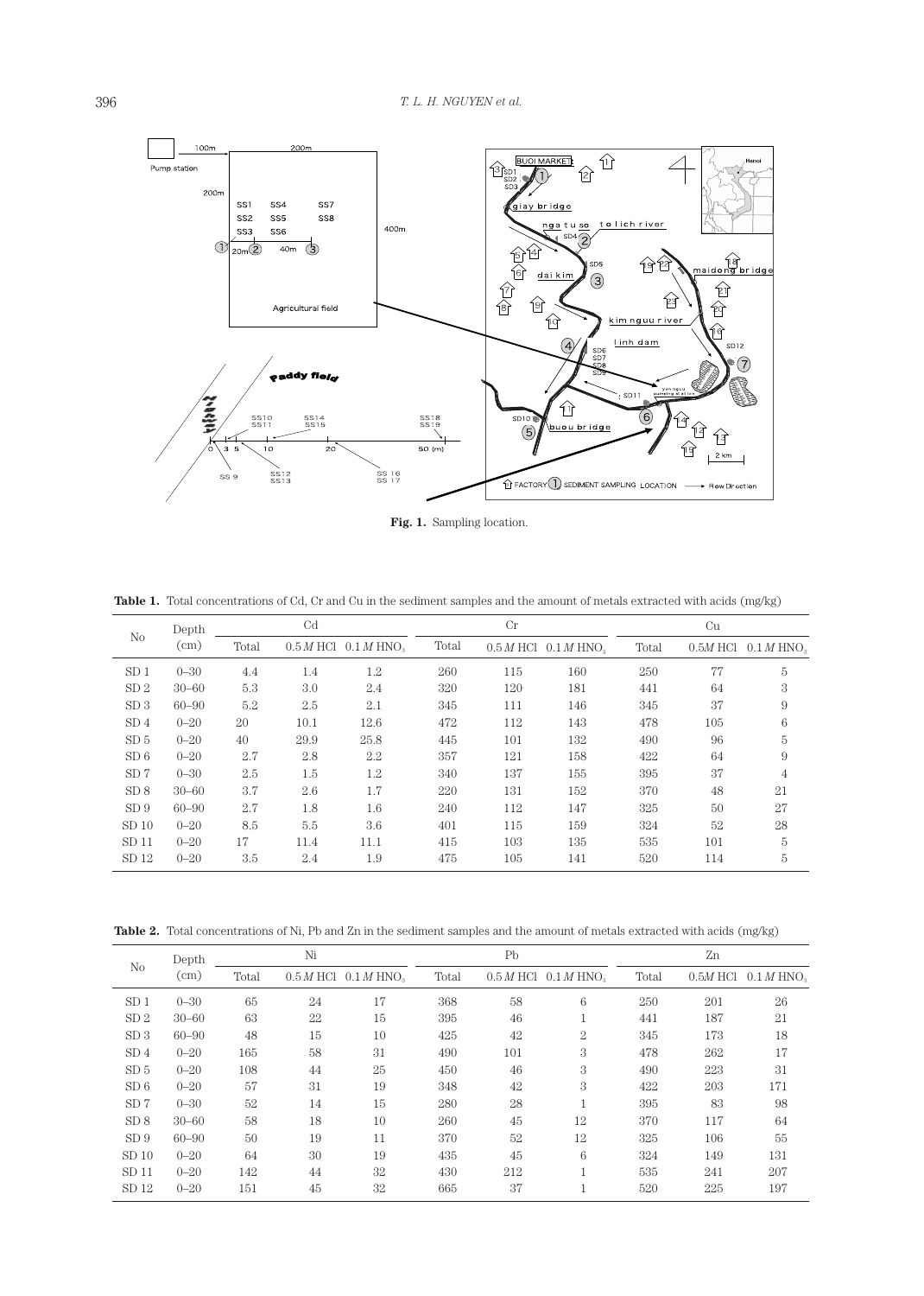and then ground, passed through a 1–mm sieve, and preserved in plastic bottles.

#### **Methods**

Both  $0.5 M$  HCl and  $0.1 M$  HNO<sub>3</sub> were used to extract heavy metals from the sediments and agricultural soils. Heavy metal extraction was made on suspensions with the ratio of solid to extractant solution of 1:5. Five *g* air– dried sediment and soil, and 25 ml 0.5 *M* HCl and 0.1 *M*   $HNO<sub>3</sub>$  were used. The suspensions were agitated continuously for an hour and then centrifuged at 2,500 rpm for 10 min. The supernatant was separated and analyzed for the concentration of Cd, Cr, Cu, Ni, Pb and Zn by atomic absorption spectrophotometer (*AAS*).

For total metal concentration, heavy metals in the sediment was digested with  $1 M HNO<sub>3</sub>$  at  $96 °C$  for an hour and centrifuged, and dissolved metals in the supernatant were analyzed by atomic absorption spectrophotometer (Committee of Soil standard methods for Analyses and Measurement, 1986).

The determination of metal concentrations was made in duplicate and the relative deviation of the duplicate values was mostly less than 5%.

## RESULTS AND DISCUSSIONS

### **Sediment samples**

The amount of heavy metals extracted with 0.5 *M*  HCl and  $0.1 M$  HNO<sub>3</sub> are shown in Tables 1 and 2 along with the total heavy metals determined by the extraction with concentrated HNO<sub>3</sub> (Huong *et al.*, 2008). As a whole, the highest amount of metals extracted was in the order of  $Zn > Cr > Cu > Pb > Ni > Cd$  for  $0.5 M$  HCl and of Cr  $>$  Zn  $>$  Ni  $>$  Cu  $>$  Pb  $>$  Cd for 0.1 M HNO<sub>3</sub>.

The Cd extracted with  $0.5 M$  HCl and  $0.1 M$  HNO<sub>3</sub> was in an extremely wide range between 1.4 and 39.9 mg/kg and 1.2 and 25.8 mg/kg, respectively. The Cd extracted with 0.5 *M* HCl was slightly higher than that with 0.1 *M* HNO<sub>3</sub> in most samples. The extracted Cd for *SD* 4, 5 and 11 were much greater compared to other samples, which was as much as 50% of the total Cd concentration. A significant correlation coefficient was obtained between the extractable and total Cd for both acids in all samples. The greater extracted heavy metals in *SD* 4, 5 and 11 would be due to the higher total heavy metal concentrations. In general, the mobility and extractability of Cd in the sediment was very high.

The Cr extracted with  $0.5 M$  HCl and  $0.1 M$  HNO<sub>3</sub> was in a range of 101 to 137 mg/kg and 132 to 181 mg/kg, which was 15–20% of the total heavy metal concentration. The Cd extracted with 0.5 *M* HCl tended to be slightly smaller than that with  $0.1 M HNO<sub>3</sub>$ . There was not much difference in the amount of available heavy metals among the samples. The correlation between extractable and total Cd was not significant for both extractants.

The extracted Cu ranged from 37 to 105 mg/kg for  $0.5 M$  HCl and 3 to 28 mg/kg for  $0.1 M$  HNO<sub>3</sub>, which was 10–30% and 1–10% of the total heavy metal concentration, respectively. The Cu extracted with 0.5 *M* HCl was 5 to 10 times greater than that with  $0.1 M$  HNO<sub>3</sub>. Much difference in the amount of available heavy metals among the samples would be due to the difference in the extracted total heavy metals. A correlation between extractable and total concentration was not significant for both extractants.

In Table 2, the amount of extractable Ni and its percentage of total metal concentration were similar between  $0.1 M$  HNO<sub>3</sub> and  $0.5 M$  HCl with the range of  $10-50$  mg/kg and 20–50%. The correlation between the extractable metal and total metal concentration was significant for both extractants. The samples with higher total heavy metal concentrations gave higher amount of extracted Ni for *SD* 4, 5, 11, 12.

For the extracted Pb, big differences were found among the samples and between the extractants. The Pb extracted with  $0.5 M$  HCl was 10 times greater than that with  $0.1 M$  HNO<sub>3</sub>. Extractable Pb was in a range of 28–212 mg/kg for 0.5 *M* HCl and 1–12 mg/kg for 0.1 *M*   $HNO<sub>3</sub>$ , which was 10–20% and 1–5% of total Pb concentration, respectively. The correlation between extractable and total concentration was significant for 0.5 *M* HCl but not for  $0.1 M$  HNO<sub>3</sub>.

The amount of extracted Zn exhibited big differences among the samples for both extractants, with a range of 83–262 mg/kg for 0.5 *M* HCl and 17–207 mg/kg for 0.1 *M*   $HNO<sub>3</sub>$ .

#### **Soil samples**

The total heavy metals concentration in the soil of suburban farmland in Hanoi indicates that the soil has been polluted with heavy metals through the irrigation of water from the To–Lich and Kim–Nguu River (Huong *et al*., 2008 a, b). The amount of extractable heavy metals in the agricultural and paddy soil used for the above study is shown in Tables 3, 4, 5 and 6.

The amount of extracted heavy metals of agricultural soil (Table 3 and 4) extracted with 0.5 *M* HCl and  $0.1 M$  HNO<sub>3</sub> was in the range of  $2-3.3$  mg/kg and  $1.6-$ 2.1 mg/kg for Cd, 108–124 mg/kg and 136–161 mg/kg for Cr,  $20-45$  mg/kg and  $9-17$  mg/kg for Cu, both  $15-55$  mg/ kg for Ni, 21–46 mg/kg and 1–7.6 mg/kg for Pb, and 45–57 mg/kg and 21–45 mg/kg for Zn.

The heavy metals in paddy soils (Table 5 and 6) extracted with  $0.5 M$  HCl and  $0.1 M$  HNO<sub>3</sub> was in the range of 2–2.8 mg/kg and 1.6 to 2.4 mg/kg for Cd, 102– 128 mg/kg and 137–155 mg/kg for Cr, 31–50 mg/kg and 5–25 mg/kg for Cu, 5–24 and 4–11 mg/kg for Ni, 15–38 mg/kg and 1–4 mg/kg for Pb, and 40–93 mg/kg and 11–41 mg/kg for Zn.

The average percentage of the amount of extractable metals to the total metal concentration for the agricultural soil was the highest for Ni (70%), followed by Cr (65%), Cd (50%), Zn (20%), Pb (10%) and Cu (7%), suggesting that Ni is more labile and available to plants than other elements. The average percentage for the paddy soil was the highest for Cr (75%), followed by Ni (50%), Cd (40%), Zn (30%), Pb (20%) and Cu (15%), suggesting the highest availability of Cr to plants.

In general, the amount of the extracted heavy metals was similar between the agricultural and paddy soil.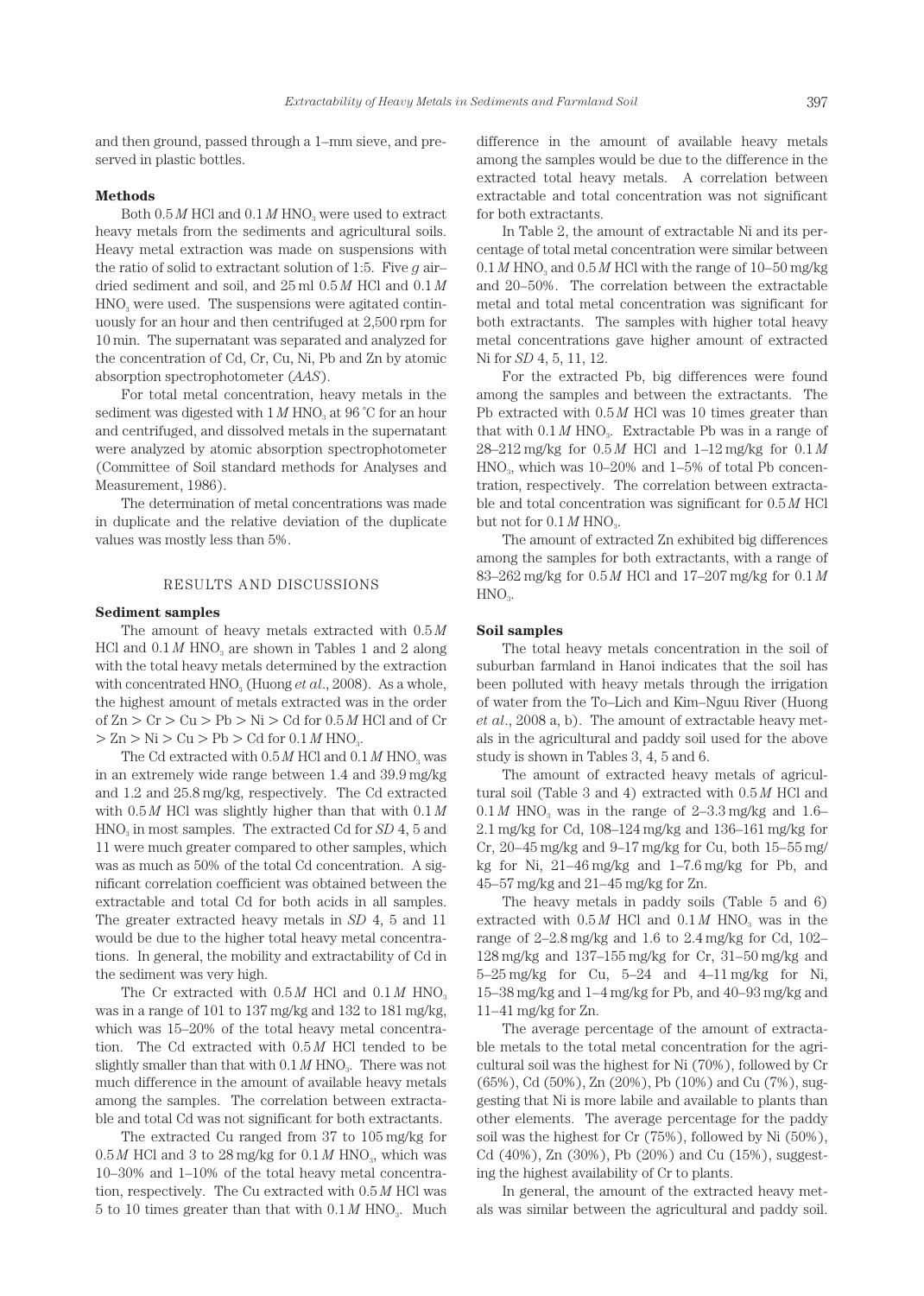|                 | Depth     | C <sub>d</sub> |         |                                      | Cr    |     |                                                                                                                                                                                                                                                      | Cu |  |    |
|-----------------|-----------|----------------|---------|--------------------------------------|-------|-----|------------------------------------------------------------------------------------------------------------------------------------------------------------------------------------------------------------------------------------------------------|----|--|----|
| N <sub>o</sub>  | (cm)      | Total          |         | $0.5 M$ HCl $0.1 M$ HNO <sub>2</sub> | Total |     | $0.5 M$ HCl $0.1 M$ HNO <sub>2</sub><br>$0.5M$ HCl $0.1 M$ HNO <sub>2</sub><br>Total<br>158<br>230<br>45<br>161<br>200<br>29<br>139<br>195<br>34<br>218<br>145<br>40<br>155<br>185<br>26<br>136<br>170<br>32<br>208<br>39<br>154<br>145<br>162<br>20 |    |  |    |
| SS <sub>1</sub> | $0 - 20$  | 4.5            | 3.3     | 2.1                                  | 190   | 108 |                                                                                                                                                                                                                                                      |    |  | 17 |
| SS <sub>2</sub> | $20 - 40$ | 4.0            | 2.0     | 1.9                                  | 190   | 134 |                                                                                                                                                                                                                                                      |    |  | 12 |
| SS <sub>3</sub> | $40 - 60$ | 4.1            | 2.3     | 1.9                                  | 172   | 126 |                                                                                                                                                                                                                                                      |    |  | 10 |
| SS <sub>4</sub> | $0 - 20$  | 4.0            | 2.3     | 1.9                                  | 170   | 112 |                                                                                                                                                                                                                                                      |    |  | 15 |
| SS <sub>5</sub> | $20 - 40$ | 4.0            | 2.0     | 1.8                                  | 178   | 109 |                                                                                                                                                                                                                                                      |    |  | 11 |
| SS 6            | $40 - 60$ | 3.7            | 2.0     | 1.6                                  | 145   | 104 |                                                                                                                                                                                                                                                      |    |  | 10 |
| SS <sub>7</sub> | $0 - 20$  | 3.9            | 2.3     | 2.0                                  | 185   | 124 |                                                                                                                                                                                                                                                      |    |  | 17 |
| SS <sub>8</sub> | $20 - 40$ | 3.9            | $2.2\,$ | 1.6                                  | 172   | 115 |                                                                                                                                                                                                                                                      |    |  | 9  |

**Table 3.** Total concentrations of Cd, Cr and Cu in the soil samples of the agricultural field and the amount of metals extracted with acids (mg/kg)

Table 4. Total concentrations of Ni, Pb and Zn in the soil samples of the agricultural field and the amount of metals extracted with acids (mg/kg)

| N <sub>o</sub><br>SS <sub>1</sub><br>SS <sub>2</sub><br>SS <sub>3</sub><br>SS <sub>4</sub><br>SS <sub>5</sub><br>SS <sub>6</sub><br>SS <sub>7</sub> | Depth     | Ni    |           |              |       | P <sub>b</sub> |                          | Zn    |            |              |
|-----------------------------------------------------------------------------------------------------------------------------------------------------|-----------|-------|-----------|--------------|-------|----------------|--------------------------|-------|------------|--------------|
|                                                                                                                                                     | (cm)      | Total | 0.5 M HCl | $0.1 M$ HNO. | Total | 0.5 M HCl      | $0.1 M$ HNO <sub>2</sub> | Total | $0.5M$ HCl | $0.1 M$ HNO. |
|                                                                                                                                                     | $0 - 20$  | 80    | 55        | 18           | 145   | 46             | 0.9                      | 263   | 57         | 45           |
|                                                                                                                                                     | $20 - 40$ | 59    | 20        | 11           | 138   | 23             | 3.1                      | 190   | 47         | 35           |
|                                                                                                                                                     | $40 - 60$ | 65    | 21        | 12           | 135   | 29             | 5.0                      | 195   | 52         | 22           |
|                                                                                                                                                     | $0 - 20$  | 74    | 51        | 15           | 130   | 36             | 1.3                      | 255   | 54         | 55           |
|                                                                                                                                                     | $20 - 40$ | 56    | 41        | 11           | 132   | 20             | 5.0                      | 183   | 46         | 30           |
|                                                                                                                                                     | $40 - 60$ | 58    | 46        | 11           | 126   | 25             | 6.8                      | 182   | 50         | 20           |
|                                                                                                                                                     | $0 - 20$  | 45    | 16        | 9            | 125   | 33             | 6.6                      | 187   | 56         | 27           |
| SS <sub>8</sub>                                                                                                                                     | $20 - 40$ | 42    | 15        | 8            | 120   | 21             | 7.6                      | 178   | 45         | 21           |

**Table 5.** Total concentrations of Cd, Cr and Cu in the soil samples of the paddy field and the amount of metals extracted with acids (mg/kg)

|                | Depth     | C <sub>d</sub> |         |                                      |       | Cr  |                                      | Cu    |    |                                     |
|----------------|-----------|----------------|---------|--------------------------------------|-------|-----|--------------------------------------|-------|----|-------------------------------------|
| N <sub>o</sub> | (cm)      | Total          |         | $0.5 M$ HCl $0.1 M$ HNO <sub>2</sub> | Total |     | $0.5 M$ HCl $0.1 M$ HNO <sub>2</sub> | Total |    | $0.5M$ HCl $0.1$ M HNO <sub>2</sub> |
| SS 9           | $0 - 20$  | 7.5            | 2.0     | 1.8                                  | 201   | 110 | 146                                  | 270   | 50 | 25                                  |
| SS 10          | $0 - 20$  | 4.5            | 2.8     | 2.4                                  | 195   | 112 | 155                                  | 225   | 39 | 16                                  |
| SS 11          | $20 - 40$ | 4              | 2.1     | 1.9                                  | 190   | 121 | 154                                  | 245   | 25 | 10                                  |
| SS 12          | $0 - 20$  | 4.5            | 2.6     | 2.2                                  | 195   | 108 | 150                                  | 220   | 35 | 15                                  |
| SS 13          | $20 - 40$ | 3.5            | $2.2\,$ | 2.1                                  | 178   | 106 | 145                                  | 190   | 31 | 9                                   |
| SS 14          | $0 - 20$  | 4.5            | 2.5     | 2.1                                  | 195   | 110 | 148                                  | 192   | 38 | 14                                  |
| SS 15          | $20 - 40$ | 3              | 2.1     | 2.0                                  | 166   | 102 | 140                                  | 175   | 32 | 7                                   |
| SS 16          | $0 - 20$  | $\overline{4}$ | 2.3     | 2.0                                  | 193   | 115 | 147                                  | 190   | 40 | 16                                  |
| <b>SS 17</b>   | $20 - 40$ | 2.9            | 2.1     | 1.8                                  | 165   | 116 | 140                                  | 165   | 35 | 7                                   |
| SS 18          | $0 - 20$  | 4              | 2.1     | 2.0                                  | 192   | 128 | 147                                  | 190   | 43 | 13                                  |
| SS 19          | $20 - 40$ | 3              | 2.0     | 1.6                                  | 162   | 120 | 137                                  | 155   | 36 | 5                                   |

Table 6. Total concentrations of Ni, Pb and Zn in the soil samples of the paddy field and the amount of metals extracted with acids (mg/kg)

|                 | Depth     | Ni    |    |                                      |       | Pb |                                      | Zn                                                                                                                                                   |                                     |    |
|-----------------|-----------|-------|----|--------------------------------------|-------|----|--------------------------------------|------------------------------------------------------------------------------------------------------------------------------------------------------|-------------------------------------|----|
| No              | (cm)      | Total |    | $0.5 M$ HCl $0.1 M$ HNO <sub>2</sub> | Total |    | $0.5 M$ HCl $0.1 M$ HNO <sub>2</sub> | Total<br>310<br>93<br>256<br>84<br>165<br>49<br>200<br>80<br>165<br>46<br>183<br>77<br>163<br>45<br>175<br>74<br>163<br>43<br>165<br>71<br>162<br>40 | $0.5M$ HCl $0.1$ M HNO <sub>2</sub> |    |
| SS <sub>9</sub> | $0 - 20$  | 58    | 13 | 6                                    | 195   | 38 | $\overline{2}$                       |                                                                                                                                                      |                                     | 41 |
| SS 10           | $0 - 20$  | 56    | 24 | 11                                   | 175   | 36 |                                      |                                                                                                                                                      |                                     | 38 |
| <b>SS 11</b>    | $20 - 40$ | 40    | 7  | 8                                    | 160   | 20 | 4                                    |                                                                                                                                                      |                                     | 17 |
| SS 12           | $0 - 20$  | 51    | 23 | 10                                   | 165   | 35 |                                      |                                                                                                                                                      |                                     | 34 |
| SS 13           | $20 - 40$ | 40    | 8  | 9                                    | 155   | 20 | 3                                    |                                                                                                                                                      |                                     | 15 |
| <b>SS 14</b>    | $0 - 20$  | 50    | 20 | 8                                    | 165   | 33 |                                      |                                                                                                                                                      |                                     | 31 |
| SS 15           | $20 - 40$ | 37    | 8  | 7                                    | 145   | 19 | 4                                    |                                                                                                                                                      |                                     | 15 |
| SS 16           | $0 - 20$  | 48    | 19 | 7                                    | 160   | 31 |                                      |                                                                                                                                                      |                                     | 26 |
| SS 17           | $20 - 40$ | 36    | 7  | 6                                    | 140   | 17 | 4.0                                  |                                                                                                                                                      |                                     | 13 |
| <b>SS 18</b>    | $0 - 20$  | 46    | 15 | 7                                    | 155   | 30 | 1.0                                  |                                                                                                                                                      |                                     | 21 |
| SS 19           | $20 - 40$ | 32    | 5  | 4                                    | 130   | 15 | 3                                    |                                                                                                                                                      |                                     | 11 |
|                 |           |       |    |                                      |       |    |                                      |                                                                                                                                                      |                                     |    |